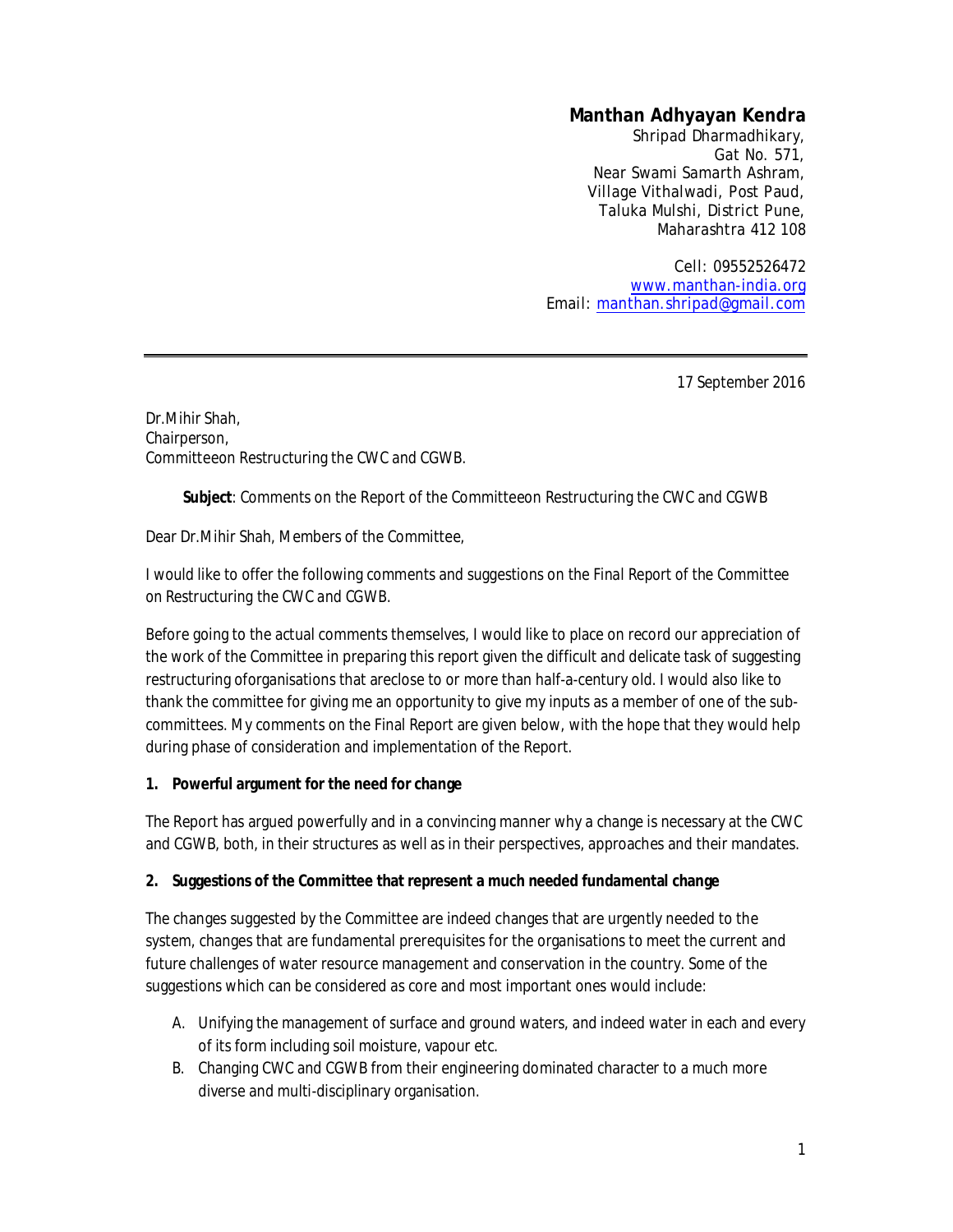- C. Requiring the organisations to be based closer to the river basins, and to restructure their presence river-basin wise.
- D. The mandate given to the proposed National Water Commission to usher in and enshrine a new paradigm of water management.
- E. The new paradigm of water management presented in the Report.
- F. Bringing groundwater management and governance to the forefront, to match the actual role it plays in meeting the country's water needs.
- G. Shift in focus from building and constructing new structures for irrigation to management and maintenance.
- H. Bringing focus and giving importance to river rejuvenation, something that has been long overdue.

## **3. Some lacunae in the Report and some suggestions**

At the same time, we feel that there are some gaps and lacunae in the Report, which we present below, along with some other suggestions.

A. The most important lacuna in the Report is the absence of a focus on the need to pursue anextensive, decentralised soil and water conservation and rainwater harvesting, groundwater recharging, watershed management program as a means of achieving the goals of conserving water resources and to meet the needs of food security and livelihoods.

We understand that presenting a new paradigm of water management was not the primary objective of the Committee, but the Committee has rightfully dwelt at length on such a new paradigm, since the structure of the proposed NWC is inextricably linked to its functions, and the paradigm that it has to usher in. Given this, any lacunae in the paradigm presented is likely to impact the nature and functions of the proposed NWC.

The need for such a focus on extensive, decentralised soil-water conservation program comes from two important considerations. The Committee has rightfully highlighted as its "*central mandate*" (Page 21) the changes suggested by the Chief Minister of Maharashtra. We quote, from the Report:

"The Chief Minister of Maharashtra remarked that the State has 40 per cent of the country's large dams, "but 82 per cent area of the state is rainfed. Till the time you don't give water to a farmer's fields, you can't save him from suicide. We have moved away from our vision of watershed and conservation. We did not think abouthydrology, geology and topography of a region before pushing large damseverywhere. We pushed large dams, not irrigation. But this has tochange."

The paradigm of water management that the Committee has presented only partially reflects this suggested change, this central mandate. While the Committee has taken on board the issue of "We pushed large dams, but not irrigation", the point made by the CM that "We have moved away from our vision of watershed and conservation" has been missed by the Committee.

Undoubtedly, the emphasis on ensuring irrigation is crucial, it is not enough. The aim of "*harkhetkopani*" (water to every field) cannot be fulfilled only by "irrigation". As is well known, even with our most valiant effort, large parts of our cultivatable and cultivated lands will remain out of reach of irrigation. Thus, enhancing productivity of dryland and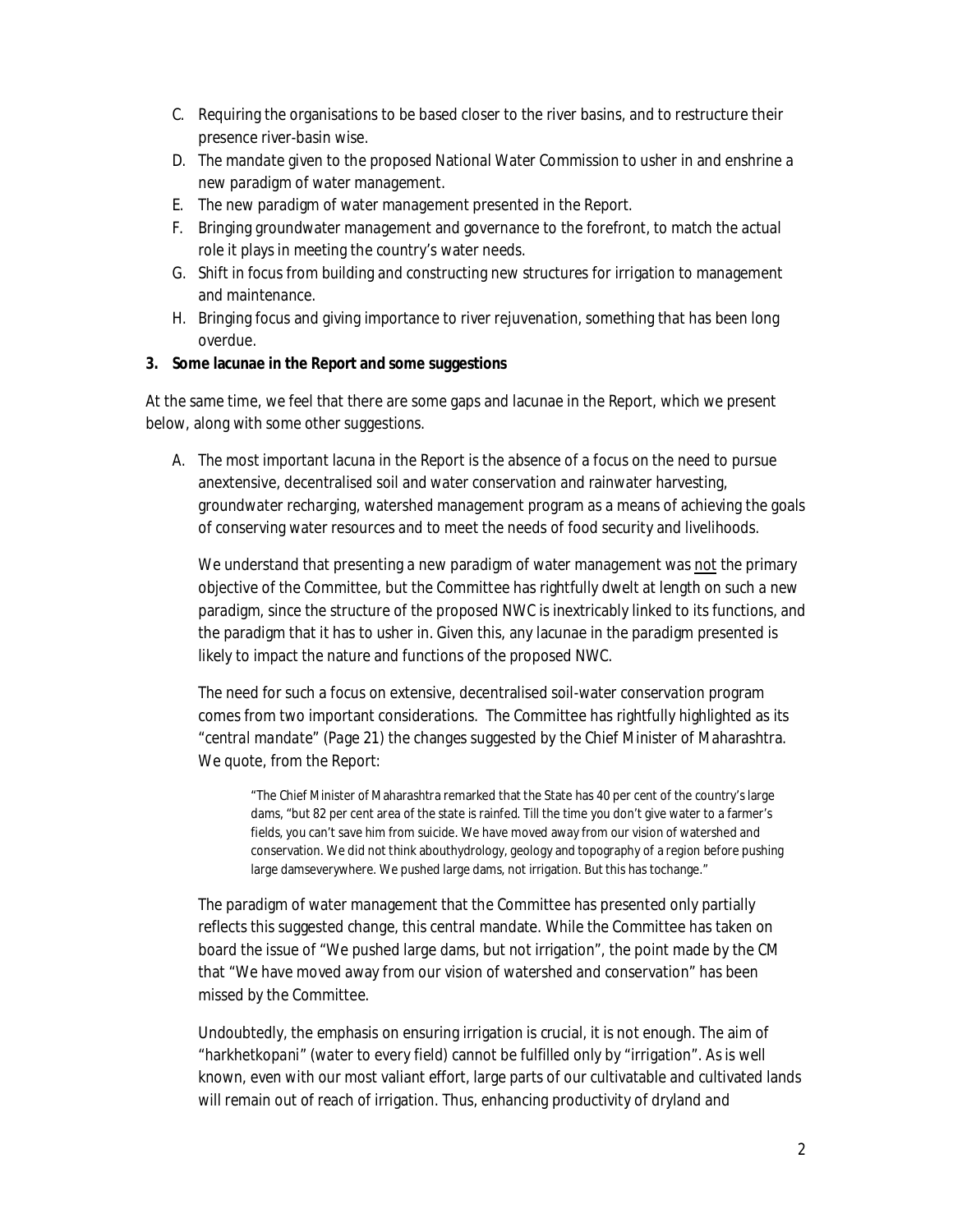rainfedfarming is critical, and has to be a part of the key objectives. This enhancement of productivity of rainfed farming can come only from a large scale, extensive, soil and water conservation efforts. This is particularly so in light of the "emerging limits to further development in the major andmedium irrigation (MMI) sector" as mentioned by the Committee Report itself (Page 33, Sec 1.3.1).

It may be mentioned that only such an effort of large scale, extensive, soil and water conservation can help build up another of our significant water resources – namely soil moisture. While the Report has correctly identified soil moisture as an important resource, the mandate it has given for the NWC does not reflect the efforts needed to conserve and enrich this part of the water resource.

Another important reason for such a program of decentralised soil water conservation is that river rejuvenation – another key mandate of the NWC - cannot happen without such an extensive soil and water conservation program. This is because river rejuvenation critically depends on enhancing groundwater resources. Second, river rejuvenation cannot happen only for the higher order streams represented by the bigger, main stems of rivers; unless the lesser order streams are alive, the higher order streams cannot be rejuvenated.

Last but not the least, it may be pointed out that the draft National Water Framework Law Bill that the Ministry has put out recently also emphasises such a program in its *Basic Principles*. To quote:

"**7. People-centred Water Management** –(1) People-centred decentralised water management, for both surface and ground water, including local rainwater harvesting, watershed development and participatory irrigation management, shall be prioritised, while recognizing, encouraging and empowering local initiatives."

Given all this, we would urge that such a program of extensive, decentralised soil and water conservation and rainwater harvesting, groundwater recharging, watershed management be brought in as a key part of the new paradigm of water management proposed in the Report, and a key mandate of the NWC.

- B. The Report does not talk about the need to align cropping patterns with the agro-ecoclimatic characteristics of a region. This is critical, because the objective of "*harkhetkopani*" cannot be achieved unless we also talk about the cropping patterns that this water will support. Unless we eschew water intensive cropping in water stressed areas, *harkhetkopani*would simply not work. Such a re-look at water intensive cropping is also necessary to help river rejuvenation, for obvious reasons.
- C. The Report says that "Most large states have developed requisite expertise in the past 2decades" and mentions institutions like "(BODHI), IIH, Roorkee, CWPRS, Pune, IIT Roorkee, IISc,IITs and RECs." (Page 12). It's a moot question whether these institutions really reflect the kind of capacities that this Committee talks about. In most cases, these institutions themselves reflect the same limitations that constrain CWC and CGWB – the preponderance of engineering and the lack of other sets of knowledge, skills and understanding.
- D. Page 105 of the Report, intalking about three levels of capacity building, talks about "Grassroot facilitation to a cadre of geo-hydrologyworkers or *parahydrogeologists*, capable of providing informationon the status of groundwater at the aquifer level…". It would be useful